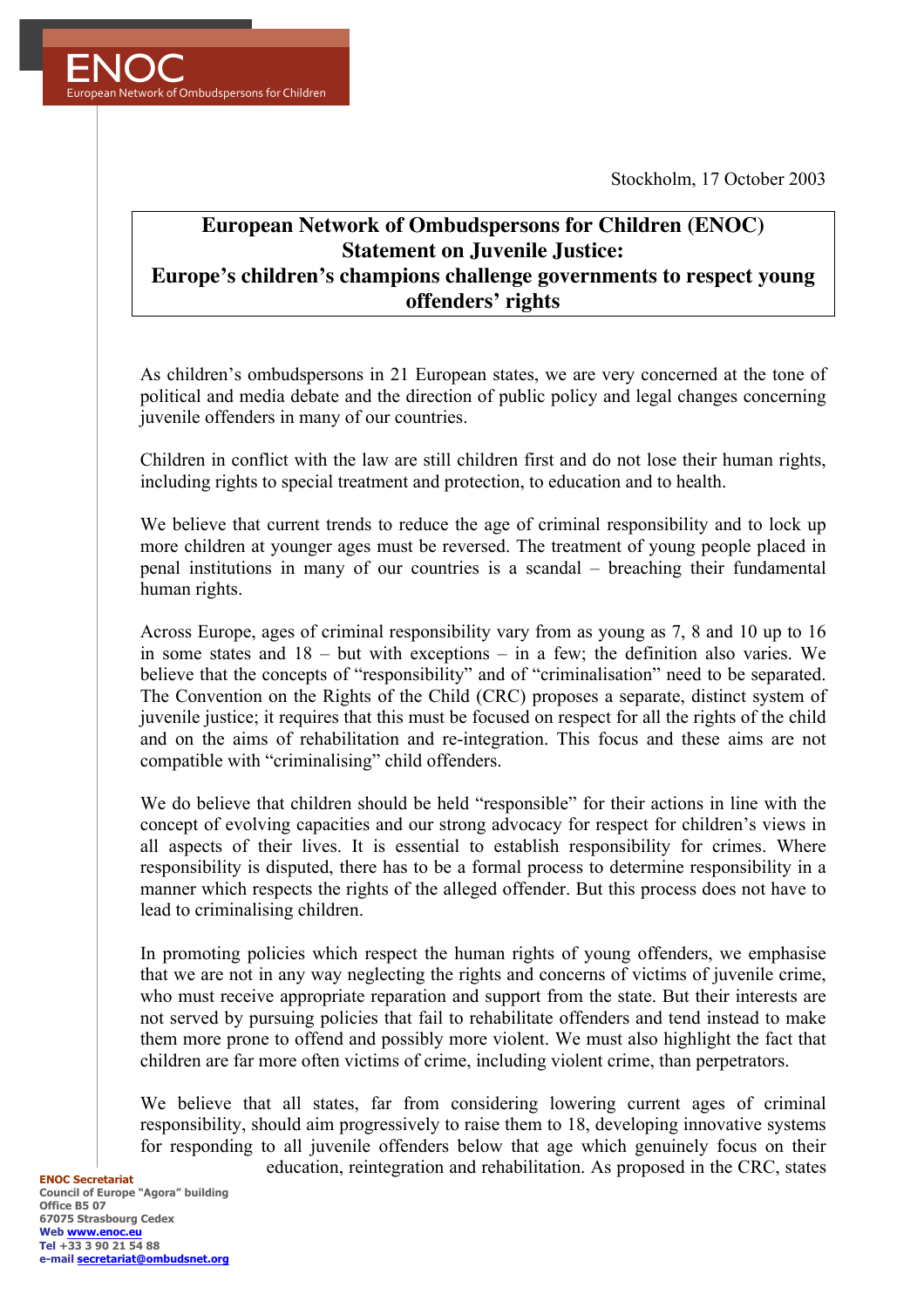need to develop a range of alternative measures to divert children from the juvenile justice system. They also need to ensure training and re-training, emphasising the human rights of children, for all those involved with children in conflict with the law. More broadly, states need to develop preventive strategies, as highlighted in the UN Guidelines for the Prevention of Juvenile Delinquency.

While it may be necessary to employ compulsory measures in responding to juvenile offenders, it is neither in the interests of children nor of the broader society to pursue measures which are purely punitive in intent, including the use of custody. Research tells us that rates of re-offending and in particular violent offending are increased by depriving children of their liberty. The only legitimate reason for detaining children, before or after trial, must be that they pose a serious and immediate risk to others. In these rare cases, the use of custody should be constantly reviewed and other alternatives of close supervision considered. Conditions in custody must respect all human rights as set out in the CRC and in the United Nations rules and guidelines on juvenile justice; all children must in particular have equal access to appropriate full-time education. In accordance with the CRC, in all cases children in custody should be separated from adults.

We note that international human rights monitoring bodies and the human rights mechanisms of the Council of Europe share our concerns: the European Committee of Social Rights, which monitors compliance of member states with the Social Charters, has expressed concern at the use of custody, including for remanded children, and also at proposals to reduce the age of criminal responsibility. The European Court of Human Rights has found that methods of trial and sentencing and treatment of juveniles in some states breach the European Human Rights Convention. The European Committee for the Prevention of Torture, following visits to countries and inspections of institutions, has frequently expressed concern about the treatment of juveniles deprived of their liberty and also underlined that deprivation of liberty must only be used as a last resort. The Committee on the Rights of the Child, monitoring states' compliance with the CRC, has echoed these and other concerns in its comments on reports from European states.

**ENOC urges individual states urgently to review their juvenile justice systems against the requirements of the CRC and European human rights instruments. It urges the Council of Europe, including the Committee of Ministers and the Parliamentary Assembly, to give priority to highlighting, developing and enforcing the human rights standards applicable to children who are in conflict with the law in the 45 member states.** 

**In addition, ENOC urges the Committee on the Rights of the Child rigorously to examine States' progress towards respecting the rights of children in conflict with the law and to encourage a single-minded focus on rehabilitation and re-integration, not criminalisation, for all children up to 18.**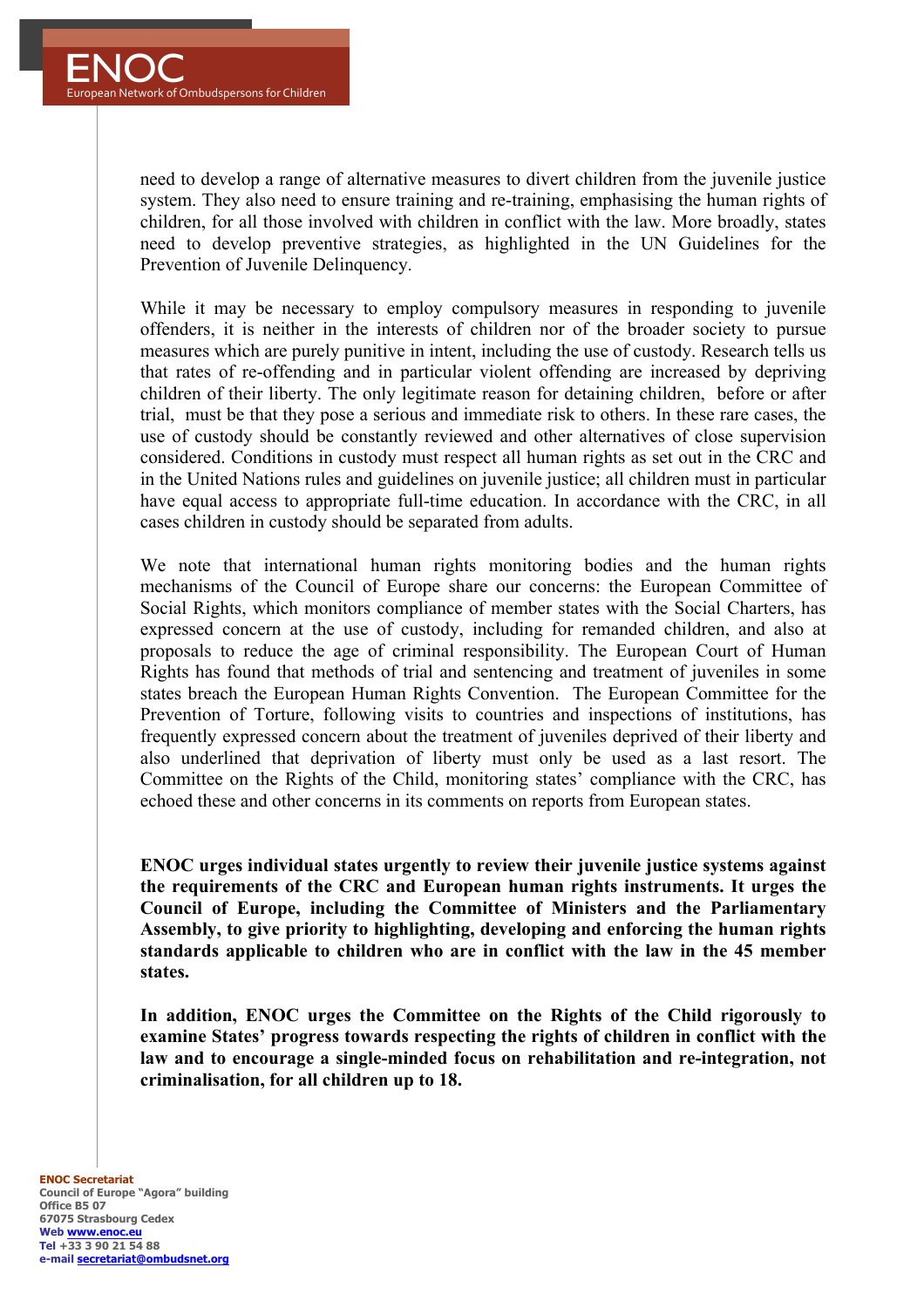

## **Summary of the major implications of the Convention on the Rights of the Child for juvenile justice systems**

Children in the Convention are defined as everyone under 18 *(article 1)*;

All the rights in the Convention must be respected and ensured for all children without discrimination on any ground *(article 2)*;

The best interests of children must be a primary consideration in all actions concerning them *(article 3)*;

Children's views must be heard and taken seriously on all matters that affect them, according to age and maturity *(article 12).*

There must be no torture, inhuman or degrading punishment or treatment, capital punishment nor life imprisonment without possibility of release;

Arrest, detention and imprisonment must only be used as a measure of last resort and for the shortest appropriate time;

Any child deprived of liberty:

- $\triangleright$  must be treated with humanity and respect, taking account of the needs of people of his or her age;
- $\triangleright$  must be separated from adults unless not in the child's best interests;
- $\triangleright$  has the right to maintain contact with family through contact and visits;
- $\triangleright$  has the right to privacy:
- $\triangleright$  has the right to prompt access to legal and other assistance;
- $\triangleright$  has the right to challenge deprivation of liberty through court, etc and to prompt decision.

*(article 37)*

Any child who may have offended has the right:

- $\triangleright$  To be treated in a manner consistent with the promotion of the child's sense of dignity and worth, taking into account the child's age and the desirability of promoting the child's re-integration and assuming a constructive role in society;
- $\triangleright$  To detailed due process guarantees;
- $\triangleright$  To have their privacy fully respected at all stages of the proceedings;

States are required to:

- $\triangleright$  Promote the development of laws, procedures, authorities and institutions specifically applicable to children who may have offended;
- Ø Promote as appropriate measures not involving judicial proceedings;
- $\triangleright$  Establish a minimum age below which children shall be presumed not to have the capacity to infringe the penal law;
- $\triangleright$  Make available a variety of dispositions to ensure that children are dealt with in a manner appropriate to their well-being and proportionate both to their circumstances and the offence.

*(article 40)*

Additional standards are provided by the 1985 United Nations Standard Minimum Rules for the Administration of Juvenile Justice (*the Beijing Rules*); the 1990 United